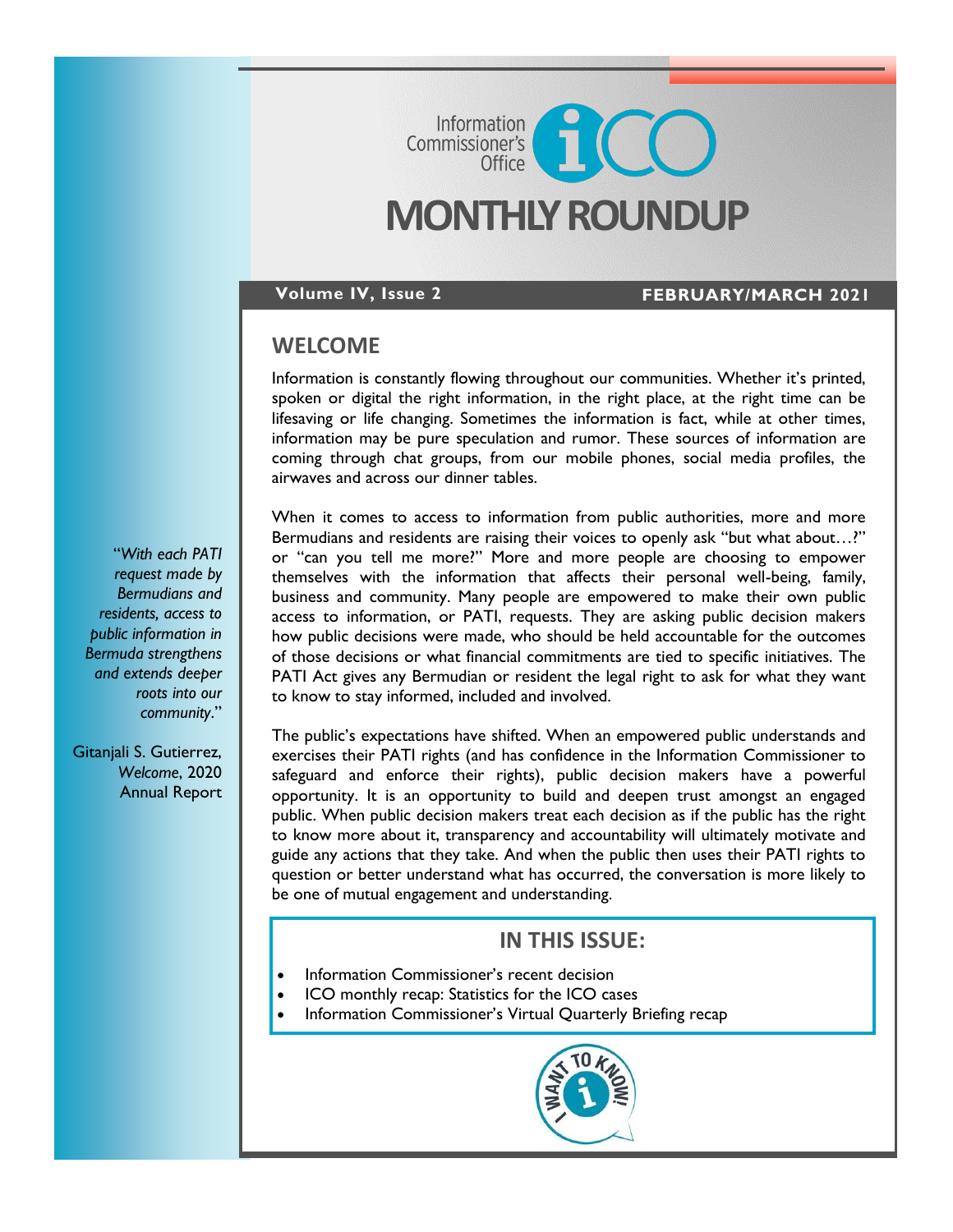### **DECISIONS ISSUED**

During February and March, the Information Commissioner received 6 new applications, issued 2 failure-to-decide decisions, and resolved 2 cases. Highlights are below.

**How do public authorities benefit from the Information Commissioner's failure -to-decide investigations? Keep reading to learn how.**

In **[Decision 02/2021](https://8692bafe-a59b-4adf-8b95-61e6b6541d57.filesusr.com/ugd/5803dc_20a7e48f3e544fbb90b85f6b3e85b7ad.pdf)**, Cabinet Office, for example, the Information Commissioner considered the failure of the Cabinet Office to issue an internal review decision within the 6-week statutory timeline set out in the PATI Act. The Information Commissioner's failure -to-decide reviews clearly benefit the public, as it gives assurance to PATI requesters that their requests will not go unprocessed and their PATI rights will be upheld. It may be surprising to learn, though, that public authorities also benefit from these reviews.

In the midst of their day-to-day work, public authorities might genuinely lose track of every PATI request they receive. The Information Commissioner's failure-to-decide investigations assist public authorities by reminding them to respond to those overlooked requests in accordance with the PATI Act. The Information Commissioner's failure-todecide investigations also provide public authorities with an opportunity to bring themselves into compliance with the PATI Act. Public authorities should issue timely decisions to show PATI requesters that the PATI request process is being respected. When this does not occur, however, the public authority has another opportunity during the Information Commissioner's review to comply with the requirements of the PATI Act, as well as rebuild trust with a PATI requester who is expecting (and is legally entitled to) a response to their PATI request.

The Information Commissioner also always invites public authorities to explain to her why they were unable to meet the timeline to issue an internal review decision. In many cases, these invitations have led to insightful dialogues between the Information Commissioner and the public authorities. The Commissioner helps to clarify some of the requirements in the PATI Act, further explains her expectations, and deepens her understanding of the challenges facing public authorities in responding to PATI requests.

To learn more read **[Decision 02/2021](https://8692bafe-a59b-4adf-8b95-61e6b6541d57.filesusr.com/ugd/5803dc_20a7e48f3e544fbb90b85f6b3e85b7ad.pdf)** available at **[ico.bm](http://www.ico.bm)**.